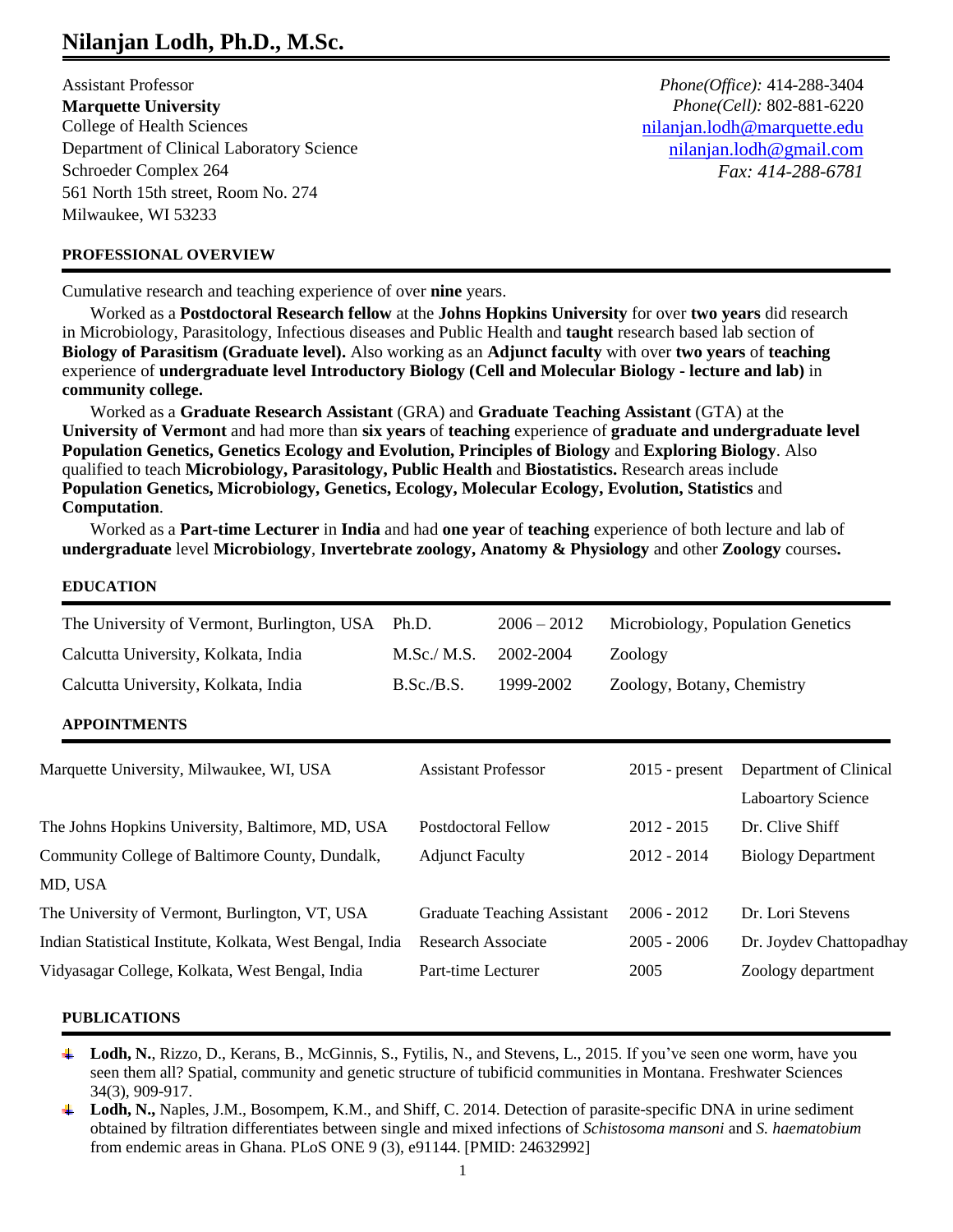- **Lodh, N.**, Mwansa, J., Mutengo, M., and Shiff, C., 2013. Diagnosis of *Schistosoma mansoni* without the stool: comparison of three diagnostic tests to detect *Schiostosoma mansoni* infection from filtered urine in Zambia. American Journal of Tropical Medicine and Hygiene 89 (1), 46-50. [PMID: 23716406]
- **Lodh, N.**, Kerans, B., and Stevens, L., 2012. The parasite that causes whirling disease, *Myxobolus cerebralis*, is genetically variable within and across spatial scales. Journal of Eukaryotic Microbiology 59 (1), 80-87. [PMID: 22151695]
- **Lodh, N.**, Stevens, L., and Kerans, B., 2011. Prevalence of *Myxobolus cerebralis* Infections Among Genetic Lineages of *Tubifex tubifex* at Three Locations in the Madison River, Montana. Journal of Parasitology 97, 531-534. [PMID: 21506853]

### **SOCIETY MEMBERSHIP**

- North American Benthological Society: 2009 Present
- American Society of Tropical Medicine and Hygiene: 2013 Present
- American Society of Cell Biology: 2014 Present
- American Society of Parasitologists: 2014 Present ÷

### **DISSERTATION**

The **ecology, population genetic structure and spatial genetic variability** of the definitive **host**, stream dwelling worm *Tubifex tubifex* and *Myxobolus cerebralis*, the causative **parasite** of **Whirling Disease** in **salmonid fishes.**  Department of Biology, University of Vermont, VT, USA, 17<sup>th</sup> February, 2012.

### **LEADERSHIP ACTIVITIES**

- **Public Relations Director**, Graduate Student Senate, The University of Vermont, August 2010 May 2011.  $\sim$  Elected by graduate student votes and maintained communication with 1300 graduate students of the University of Vermont and act as a public liaison for Graduate Student Senate.
- **Departmental Senator**, Graduate Student Senate, The University of Vermont, September 2009 to July 2010. ~ Represented Biology department graduate students as a student liaison to Graduate Student Senate.
- **Graduate Student Representative**, Advisory Committee, Department of Biology, The University of Vermont, September 2009 - May 2011.

~ Represented Biology department graduate students as a student liaison to the department advisory committee and advocated for student wellbeing.

**Student Member**, International Student Task Force, The University of Vermont, September 2010 - August 2011.

~ Represented international students as a student liaison to the University of Vermont task force.

- **President**, Indian Student Association, The University of Vermont, May 2010 October 2010.  $\sim$  Elected, raised money, managed and organized several cultural and recreational gathering including "Diwali Night" for 700 people.
- **Vice President**, Indian Student Association, The University of Vermont, September 2009 April 2010. ~ Elected, raised money, managed accounts, actively participated in organizing several cultural programs.
- **Executive Member**, Indian Student Association, The University of Vermont, September 2007 September 2009.

~ Elected, actively participated in organizing several cultural programs.

- **Moderator** for Student research Conference, The University of Vermont, 2010, 2011. ~ Moderated specific scientific session of graduate student conference.
- **Student member** of interview committee of International Student Coordinator, Office of International Education, The University of Vermont, June 2009.

 $\sim$  Performed as a graduate student representative of search committee to hire the University of Vermont F1 coordinator.

**Student Panel Member** for the VOICE panel, The Office of Student Life, The University of Vermont, March 2009.

~ Participated as a panel member and discussed and answered about international student issues.

- **General Secretary** of Zoology Department reunion committee, Ballygaunge Science College campus, Calcutta University, Kolkata, India, 2003 - 2004.
	- ~ Organized, raised money, managed and oversee two consecutive reunions of the Zoology department.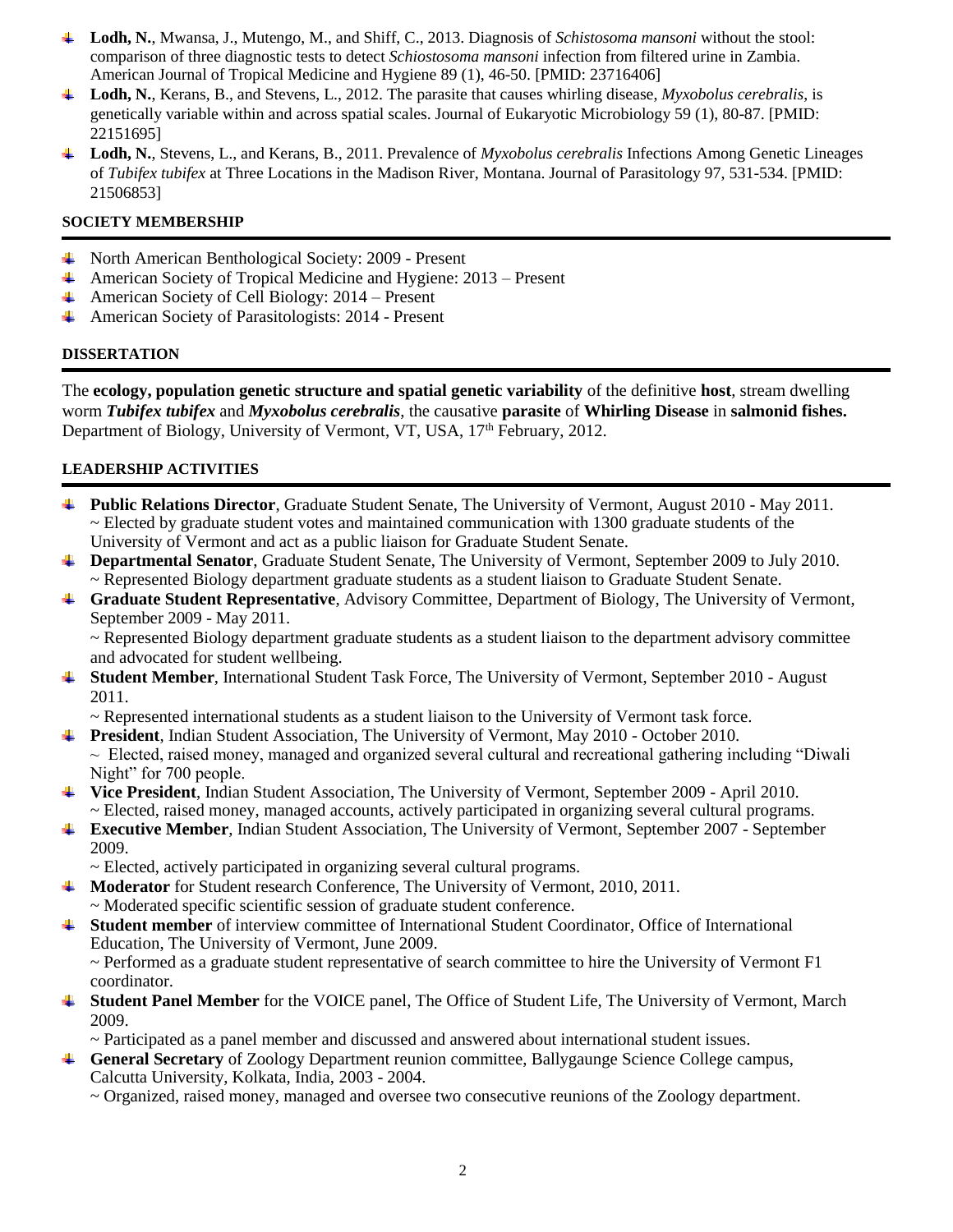#### **CURRENT TEACHING RESPONSIBILITY**

- ÷ **CLLS 3160:** Molecular Diagnostics
- d. **CLLS 3127:** Medical Microbiology
- **CLLS 2060:** Public Health

#### **PREVIOUS TEACHING EXPERIENCE**

| <b>Adjunct Faculty</b> | Department of  | Community               | <b>BIOL 110 - Cell and Molecular</b>   | Lecture and Lab     |
|------------------------|----------------|-------------------------|----------------------------------------|---------------------|
| Part-time              | <b>Biology</b> | College of              | <b>Biology</b> (40 students) $-$ Large | Undergraduate level |
|                        |                | <b>Baltimore County</b> | Introductory Biology course            |                     |
| $2012$ - Present       |                |                         |                                        |                     |

**A. Responsibility: Developed Cell and Molecule Biology** course curriculum, guidelines and student policies, lectures and laboratory materials for **professional, culturally** and **ethnically diverse** undergraduate students for over **two years**. Responsibilities include **lecture and lab** through **PowerPoint presentation**, **Blackboard** maintenance, lecture and lab **exam design** and **grading**, **advising students**, holding **office hours** and attending **professional development** seminars and workshops.

| <b>Postdoctoral</b> | Department of    | Johns Hopkins    | <b>Biology of Parasitism (20)</b> | Lab            |
|---------------------|------------------|------------------|-----------------------------------|----------------|
| <b>Fellow</b>       | Molecular        | School of Public | students)                         | Graduate level |
| Full-time           | Microbiology and | Health           |                                   |                |
| $2012 - 2014$       | Immunology       |                  |                                   |                |

**A. Responsibility:** Taught live experiment of laboratory section for **Biology of Parasitism** course to graduate students for **two years** that dealing with the outcome of *Plasmodium berghei* **ANKA** exposure and drug treatment on **two different mouse hosts**. Responsibilities included **train and advice graduate students** on mouse handling and other procedures related to the experiment, **mouse handling** at the **animal care facility**, grading **laboratory exams** and maintaining **CoursePlus**.

|                  |            |                |                                              | Lab                 |
|------------------|------------|----------------|----------------------------------------------|---------------------|
| <b>Graduate</b>  | Department | The University | <b>BIOL 254 – Population genetics (25</b>    | Graduate level      |
| <b>Teaching</b>  | of Biology | of Vermont     | students)                                    |                     |
| <b>Assistant</b> |            |                | <b>BCOR 102 – Ecology and Evolution (25)</b> | Undergraduate level |
|                  |            |                | students part of 150 students)               |                     |
| Full-time        |            |                | <b>BCOR 012 – Exploring Biology</b> (50      | Undergraduate level |
|                  |            |                | students out of 400 students)                |                     |
| $2006 - 2011$    |            |                | <b>BCOR 011 - Exploring Biology</b> (50      | Undergraduate level |
|                  |            |                | students out of 300 students)                |                     |
|                  |            |                | <b>BIOL 2A</b> – Principles of Biology $(40$ | Undergraduate level |
|                  |            |                | students out of 600 students)                |                     |
|                  |            |                |                                              |                     |

**A. Responsibility:** Taught **laboratory** sections and provide **lectures** through **PowerPoint presentation** for **Population Genetics**, **Ecology and Evolution**, **Exploring Biology and Principles of Biology** courses for graduate and undergraduate students throughout Ph.D. for **over five years**. Responsibilities included **presentation**, **Blackboard maintenance**, **exam design**, **grading** of both lecture and lab, **advising students**, and conducting **office hours**.

|               |            |            |                                            | <b>Lecture and Lab</b> |
|---------------|------------|------------|--------------------------------------------|------------------------|
| Lecturer      | Zoology    | Vidyasagar | <b>Anatomy &amp; Physiology</b>            | Undergraduate level    |
|               | Department | College,   | <b>Vertebrate and invertebrate Zoology</b> | Undergraduate level    |
| Part-Time     |            | Calcutta   | <b>Microbiology</b>                        | Undergraduate level    |
| $2004 - 2005$ |            | University |                                            |                        |
|               |            |            |                                            |                        |

3 include **presentation, exam design**, **grading** of both lecture and lab, **advising students**, and conducting **office hours**. **A. Responsibility:** Taught lecture and laboratory of **Zoology major courses** (30 students) **Non-zoology major courses** (50 students) and **dissection** for undergraduate zoology **major and non –major students** for **one** year. Responsibilities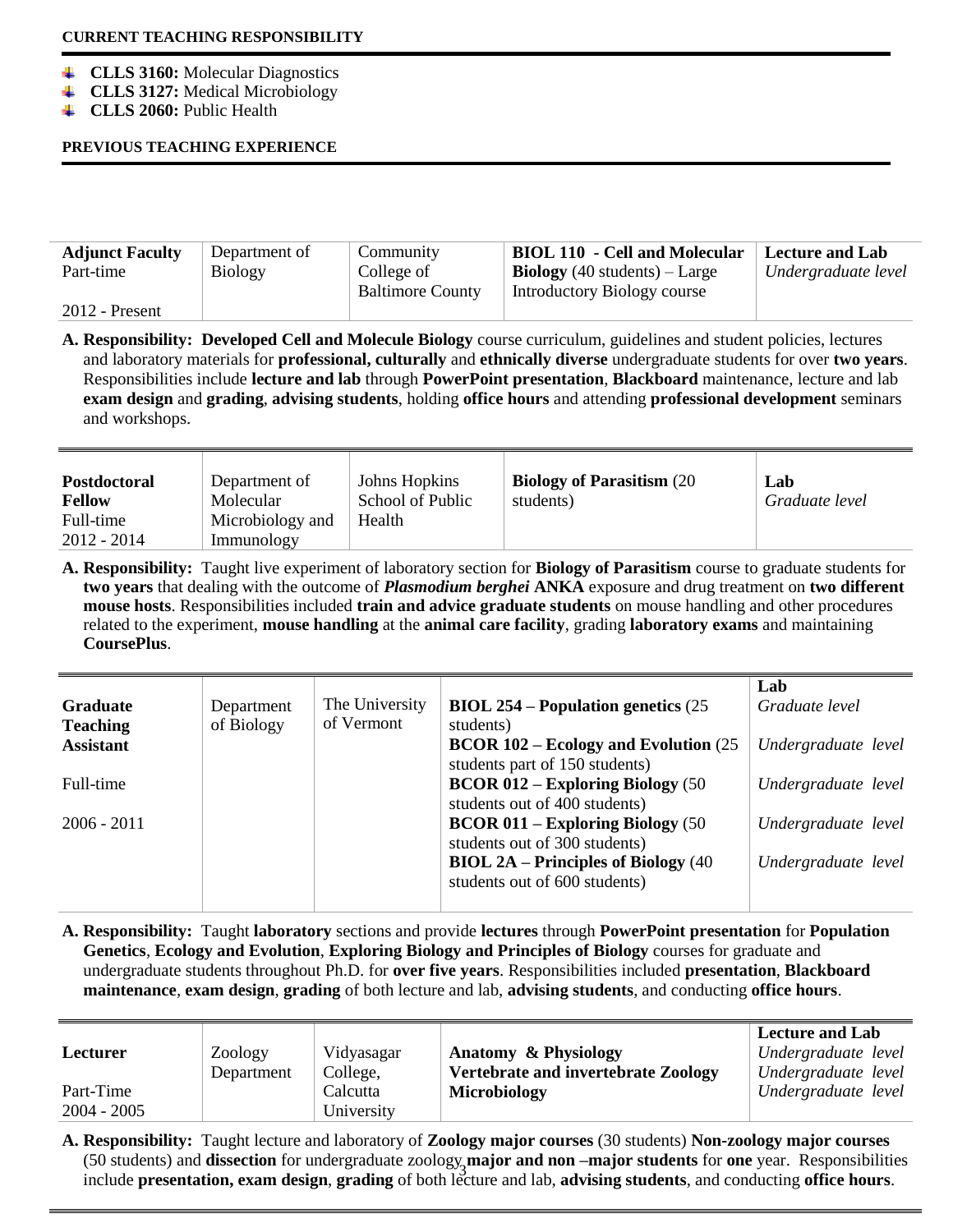| <b>Postdoctoral Fellow</b> | Department of Molecular                                          | <b>Johns Hopkins School</b> | Dr. Clive Shiff |
|----------------------------|------------------------------------------------------------------|-----------------------------|-----------------|
|                            | $\forall$ Microbiology and Immunology $\exists$ of Public Health |                             |                 |
| $2012 - 2014$              |                                                                  |                             |                 |

**A. Project:** Developed efficient diagnosis of three major human parasites, two Schistosomes and Strongyloides by amplifying species-specific DNA from urine sediment obtained by filtration from endemic African and South American countries and implement that diagnostic approach in the field condition of endemic areas. Along with that I am also working on polyparasitism, prevalence, drug test, epidemiology and genetics of these parasites. Other responsibilities include **IRB approval** for studies, **consent form and protocol** preparation for human sample collection and getting certification (HIPPA, Ethical, Animal handling) for research.

### **B. Techniques:**

- Trained in performing **DNA extraction** from **urine sediment obtained by filtration on filter paper**; Loop Mediated Isothermal Amplification (**LAMP**); **PCR** (repeat fragments); **Gel electrophoresis**; **PCR product purification**; **DNA sequencing** and **Sequence editing**.
- **Mouse behavioral assay** to determine the outcome of *Plasmodium berghei* **ANKA** exposure and drug treatment on **two different mouse hosts**.

# **C. Analytical software:**

- Well versed in using **JMP**, **Estimate S**, and **MedCalc**.
- **D. Achievements:** Published two peer review articles in two years.
- **E. Contribution:** Established international collaboration with highly acclaimed researchers from Ghana, Zambia and Argentina.

| <b>Graduate Research</b><br><b>Assistant</b> | <b>Department of Biology</b> | The University of<br>Vermont | Dr. Lori Stevens |
|----------------------------------------------|------------------------------|------------------------------|------------------|
| $2006 - 2012$                                |                              |                              |                  |

**A. Responsibility:** Examined the distribution, abundance and genetic population structure of parasite (*Myxobolus cerebralis*) and annelid host (*Tubifex tubifex*) of Whirling Disease (fish disease) to increase understanding of the spread, severity and potential control of myxozoan diseases among wild fish populations.

# **B. Techniques:**

- Trained in performing **DNA extraction** from **whole worm**; **PCR** (generic, nested); **Gel electrophoresis**; **PCR product purification**; **Gel purification**; **Molecular Cloning**; **DNA sequencing** and **Sequence editing**.
- Learned to perform probe-based **qPCR**, high-resolution mastermix based **qPCR** and **melt curve analysis**.

# **C. Analytical software:**

 Well versed in using **JMP**, **Sequencher**, **Clustal**, **GenAlEx**, **Arlequin**, **DnaSp**, **GENEPOP**, **STRUCTURE**, **SAMOVA**, **HP-RARE**, **MEGA**, and **Phylip.**

# **D. Computational skill:**

- Well versed in Microsoft **Word**, **PowerPoint**, and **Excel**.
- Comfortable using **Keynote**, **Numbers**, **Pages**, **Adobe**, **File maker**, **EndNote (Referencing)**.
- Knowledgeable about **Webpage designing**.
- **F. Achievements:** Published three peer review articles and two more manuscripts are in preparation.
- **G. Contribution:** Established U.S.A. collaboration with highly acclaimed researchers and won Graduate Student Assistantship from NSF EPSCoR.

| <b>All Night Study Monitor</b> | <b>Bailey Howe Library</b> | The University of |  |
|--------------------------------|----------------------------|-------------------|--|
| 2012                           |                            | V ermont          |  |

**A. Responsibility:** Monitor undergraduate students all night.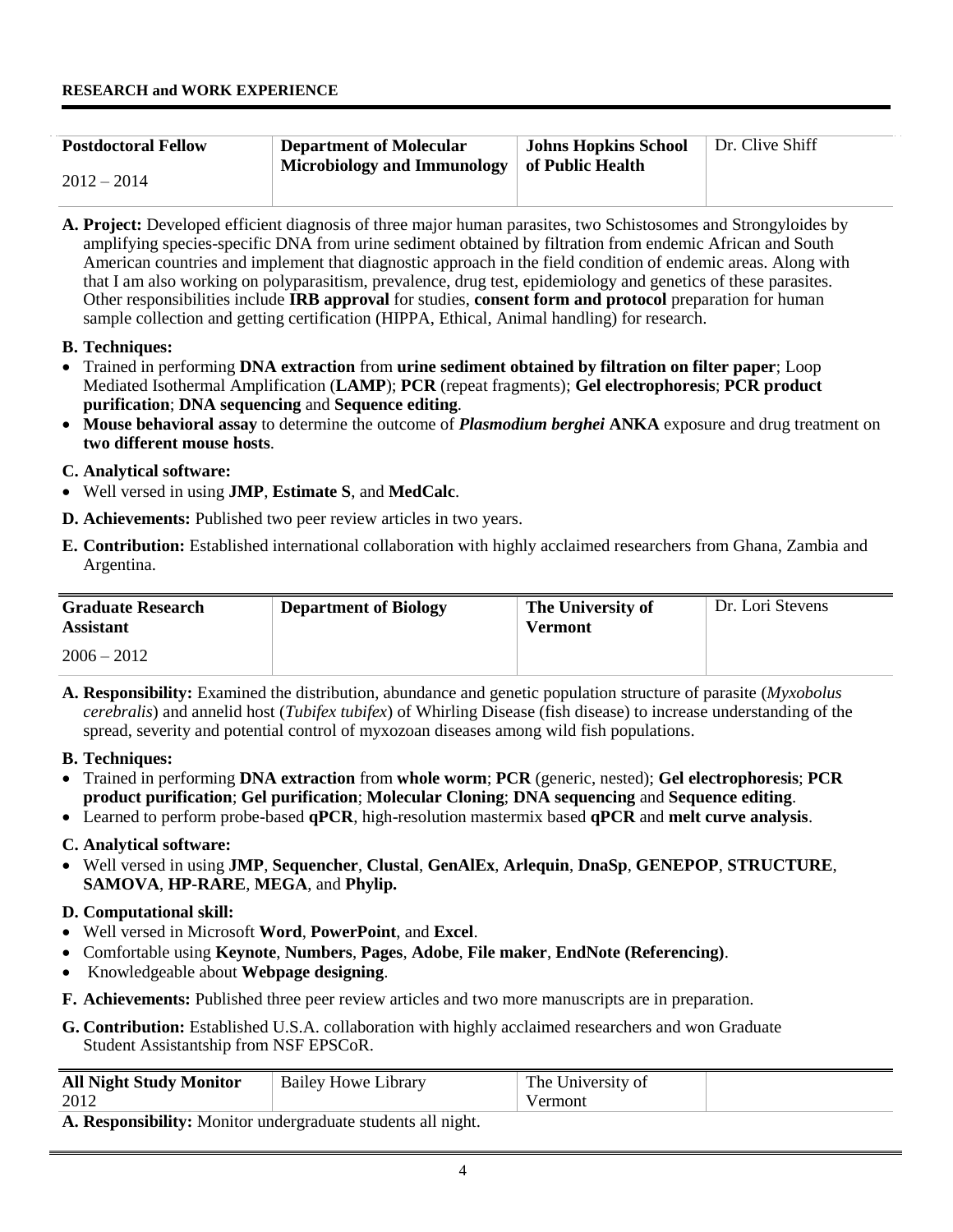| <b>Project Assistant</b> | Agricultural and Ecological | Indian Statistical | Dr. Joydev    |
|--------------------------|-----------------------------|--------------------|---------------|
| $2005 - 1$<br>$-2006$    | Research Unit               | Institute          | Chattopadhyay |

**A. Responsibility:** Assessed ecological and distribution pattern of local marine invertebrates collected from Bay of Bengal, India and predicted the probable distributional pattern for a larger area based on the collected data by mathematical modeling.

| <b>Research trainee</b> | <b>Behavioral Research Unit</b> | S. N. Pradhan Center for | Dr. Debjani Guha |
|-------------------------|---------------------------------|--------------------------|------------------|
| $2004 - 7$<br>$-2005$   |                                 | <b>Neurosciences</b>     |                  |

**A. Responsibility:** Assessed behavioral of neurologically impaired mice.

### **MENTORING and ADVISING ACTIVITIES**

- **Taught molecular techniques** to a graduate student, Shterna Soiefer on Strongyloides project, May 2015 August 2015.
- **Taught molecular techniques** to a graduate student, Nicole Assumpcao on Schistosomiasis project, February 2015 - April 2015.
- **Mentored, advised,** and **taught molecular techniques** an undergraduate student, Jia Xin Yu on Whirling disease project, January 2008 - December 2009.
- **Mentored**, **advised** and **taught molecular techniques** to several graduate and undergraduate throughout Ph.D..
- **Performed several tours of Biology Department and addressed question of several prospective undergraduate** students and their parents, The University of Vermont, 2010 - 2011.
- **Mentored, oversee** and **guide** undergraduate students, SACNAS conference, Dallas, Texas, October 2009.
- **Mentored, advised,** and **taught molecular techniques** to 12 high school students as a part of High School Outreach program, The University of Vermont April 2009.
- **Taught** Bengali language to a high school teacher, Burlington Community School, Burlington, Vermont, February 2012.

### **FELLOWSHIPS and AWARDS**

- **Faculty Development Award**, \$600, Marquette University, USA, 2015.
- **Graduate Research Assistantship grant –** "Geomorphology and Biodiversity", \$15,000, VT EPSCoR, NSF EPS-0701410, January 2008 – June 2008.
- **Best Poster Award** "Distribution and Severity of Whirling Disease in Natural Streams of United States", \$50.00, **Lodh N.,** Stevens L., Graduate Research Day, The University of Vermont, USA, February 2007.
- **National Award** on the basis of marks achieved in Masters Level (M.Sc.), \$50.00, India, 2004.
- **National award** on the basis of marks achieved in Graduate Level (B.Sc.), India, 2002.
- **National award** on the basis of marks achieved in 10th standard, India, 1997.

# **COLLABORATIVE WORK EXPERIENCE**

- $\blacktriangle$  Collaborating with colleagues at the University of Zambia, Zambia on Schistosomiasis project, 2012 present.
- <sup>4</sup> Collaborating with colleagues at the Noguchi Memorial Institute for Medical Research, Ghana on Schistosomiasis project, 2012 – present.
- Working with colleagues at the University of Salta, Argentina on Strongyloidiasis project, 2013 present.
- Collaborated with colleagues from University of Montana on Whirling disease project.

### **MANUSCRIPT REVIEW EXPERIENCE**

**EXECUTE:** Review manuscripts for PLoS ONE.

### **GRANT WRITING EXPERINCE**

Wrote several grant as a Postdoctoral Research Fellow and as a Ph.D. candidate.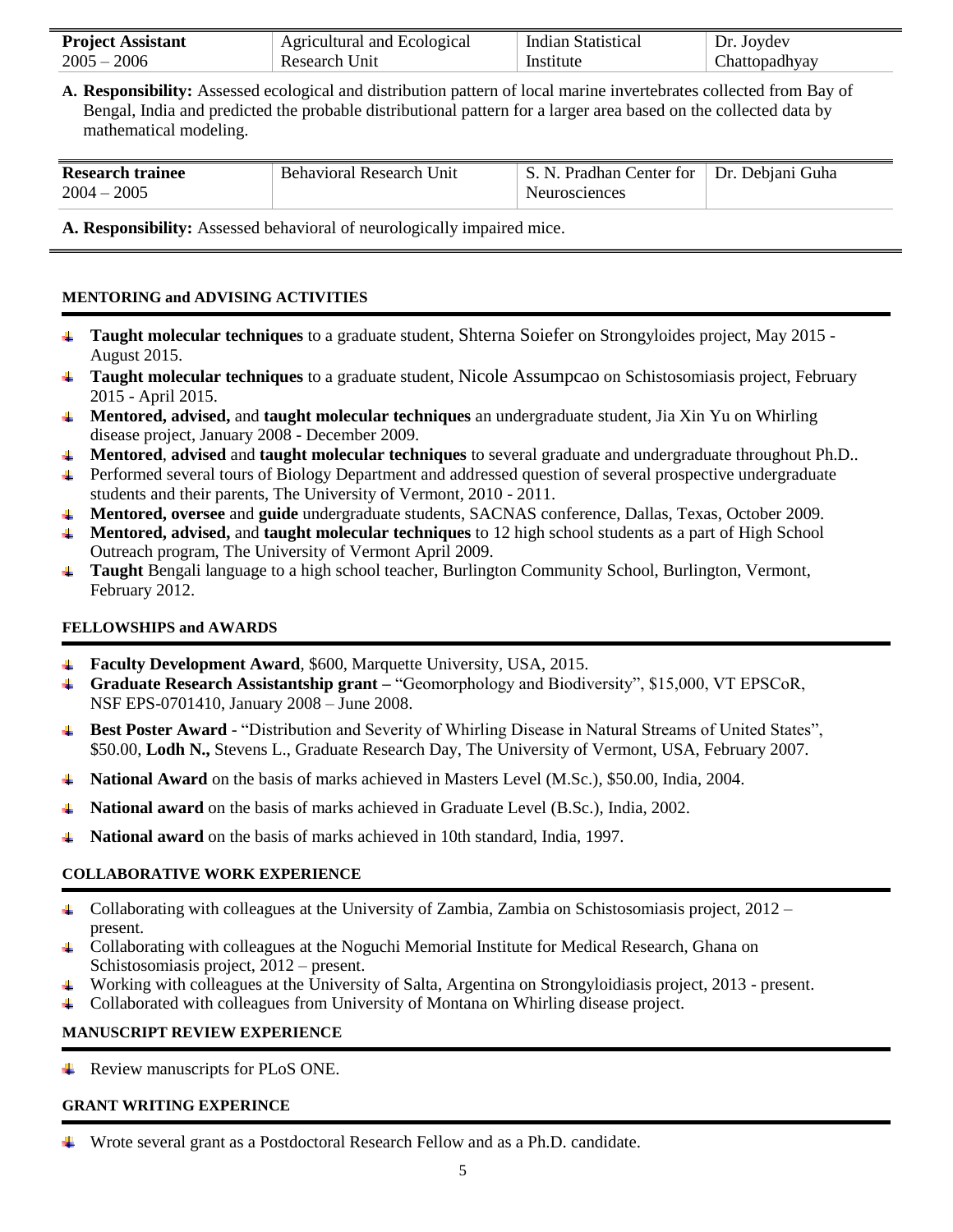- $\sim$  R21 (2014) Score 30.
- ~ NSF grant
- ~ Internal Johns Hopkins University grant Score 2.65 out of 5 (2013) and 2.75 out of 5 (2013)
- ~ Bill and Melinda Gates Foundation grant

### **MEDIA COVERAGE of SCIENTIFIC WORK**

- **Interview** about **Schistosomiasis diagnostic research,** Bloomberg School of Public Health Magazine, Fall 2013 issue, The Johns Hopkins University, October 2013.
- $\textcolor{red}{\textbf{#}}$  **Interview about Whirling Disease research**, University Communication, Student Research Conference 2011, The University of Vermont, April 2011.

### **SPECIAL SKILLS**

- Fluent in **English, Hindi** and **Bengali** languages.
- Experienced with respect to **ordering lab supplies and office supplies**.
- $\overline{\phantom{a}}$  Performed several stage shows.
- $\downarrow$  Well versed in painting skills.
- **↓** Well versed in poetry reading.

### **SCIENTIFIC PRESENTATIONS**

### • **Extramural Presentations – Oral:**

- "LAMP: Point of care diagnosis for multiple Schistosome parasites", **Lodh N.,** Mikita K., Shiff C. J., American Society for Parasitologists, Nebraska, USA, June 2015.
- "Detection of mixed Schistosome infections by amplifying species-specific DNA from urine sediment obtained by filtration", **Lodh N.,** Naples J. M., Bosompem K., Quartey J., Shiff C. J., American Society of Tropical Medicine and hygiene, Louisiana, USA, November 2014.
- "Point of care diagnosis for Schistosomiasis: multi parasite DNA detection in single urine sample", **Lodh N.,** Naples J. M., Bosompem K., Shiff C. J., American Society for Parasitologists, Louisiana, USA, July 2014.
- $\ddot{\bullet}$  "Assessment of spatial, community and genetic structure of stream dwelling tubificid worms in Montana, USA", **Lodh N.,** Rizzo, D. M., Kerans, B. L., McGinnis S, Fytilis, N., Stevens L., American Society for Parasitologists, Louisiana, USA, July 2014.
- "Biotic and Abiotic Correlates to Whirling Disease Risk", McGinnis S, Kerans, B. L., **Lodh N.,** McMahon T. E., Stevens L., Montana Section – American Water Resources Association conference, Montana, USA, October 2013.
- "New gold standard of Schistosome diagnosis without using stool", **Lodh N.,** Naples J. M., Bosompem K., . Shiff C. J., American Society of Tropical Medicine and hygiene, Washington DC, USA, November 2013.
- $\uparrow$  "A DNA based method to identify tubificid taxa in stream communities in the Madison River, USA", Stevens L., **Lodh N.,** Rizzo D., Mathon B., Kerans B. L., Worm Summit, Turkey, October, 2009.
- "Genetic Variability of *Tubifex tubifex*, the Intermediate Host of Whirling Disease", **Lodh N.,** Stevens L., Kerans, B. L., Rizzo, D. M. North American Benthelogical Society, Wisconsin, USA, May 2009.
- "Factors related to spatial patterns in whirling disease risk", Kerans B. L., McGinnis S., McMahon T. E., **Lodh N.,** and Stevens L., North American Benthelogical Society, Wisconsin, USA, May 2009.
- "Effect of Prostaglandin on reproduction of Indian Major Carps", **Lodh N.,** Department of Zoology, Calcutta University, Kolkata, India, May 2004.

### • **Extramural Presentations – Poster:**

- "LAMP: Point of care diagnosis for Schistosoma mansoni and S. haematobium", **Lodh N.,** Mikita K., Shiff C. J., American Society for Parasitologists, Pennsylvania, USA, October 2015.
- "Detecting multi Schistosome species DNA in single urine sample by LAMP: a novel diagnostic test for Schistosomiasis", **Lodh N.,** Mikita K., Naples J. M., Bosompem K., Quartey J., Shiff C. J., American Society of Tropical Medicine and hygiene, Louisiana, USA, November 2014.
- "The 18S rRNA and ITS-1 variability of *Myxobolus cerebralis*, the causative parasite of Whirling Disease", **Lodh N.,** Stevens L., Kerans, B. L., Rizzo, D. M., New England Association of Parasitologists, Massachusetts, USA, November 2010.
- "Investigating the Genetic Variability and Spatial Distribution of *Tubifex tubifex*", Yu J., Stevens L., **Lodh N.,**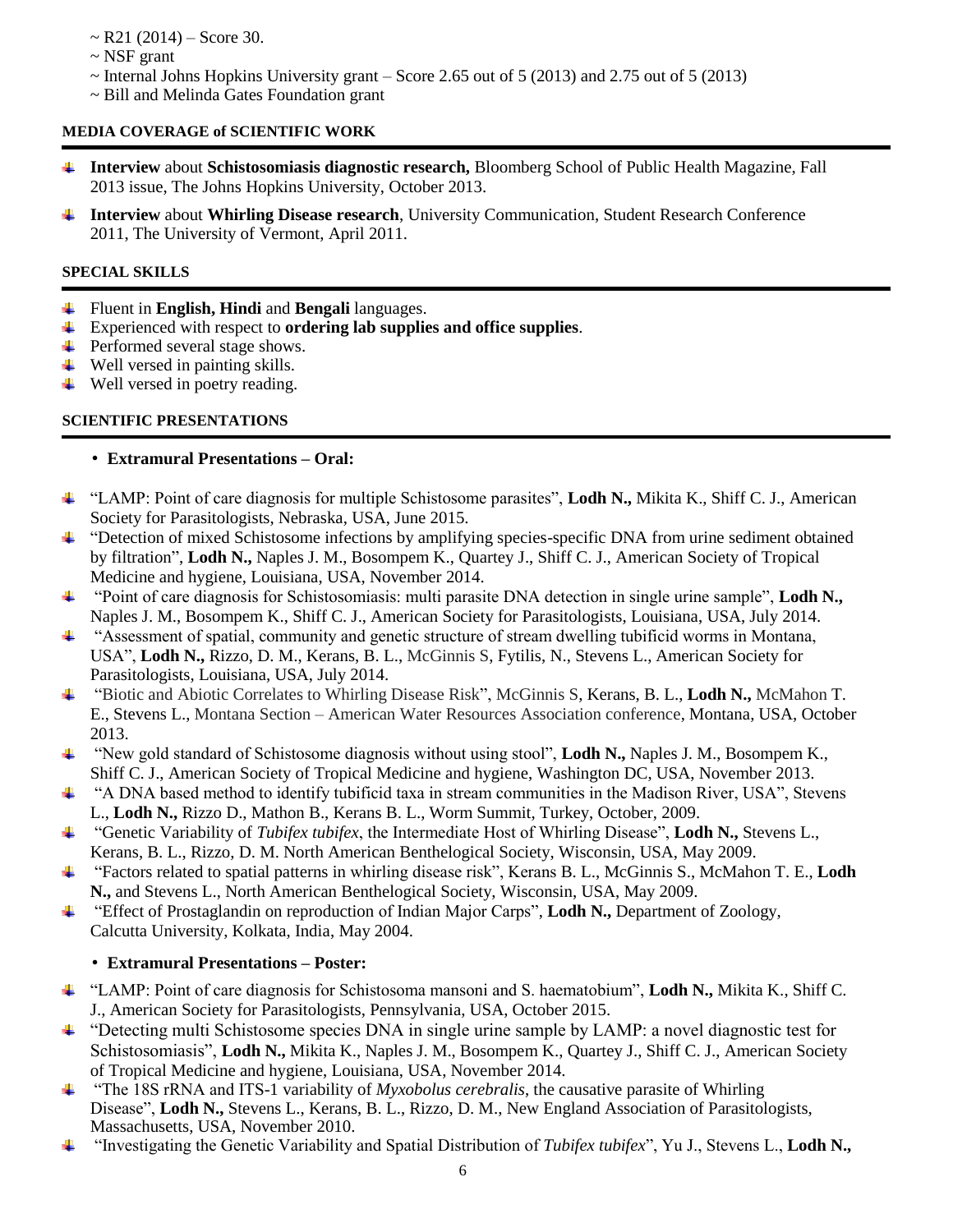Droppman M., Rizzo, D. M. Society for Mathematical Biology, Toronto, Canada, August 2008.

# • **Presentations at the Johns Hopkins University:**

- Talk "Schistosomiasis: diagnosis and Beyond", **Lodh N.,** Department of Molecular Microbiology and Immunology, School of Public Health, Johns Hopkins University, Maryland, USA, July 2013.
- Poster "Good Things are Worth Waiting for": Approach for Accurate Diagnosis of Schistosomiasis Infected People in Zambia", **Lodh N.,** Mwansa J. C., Mutengo, M. M., Shiff, C. J., Postdoctoral Symposium, School of Public Health, Johns Hopkins University, Maryland, USA, June 2013.
- Talk "Whirling disease and Schistosomiasis", **Lodh N.,** Department of Molecular Microbiology and Immunology, School of Public Health, Johns Hopkins University, Maryland, USA, June 2012.

# • **Presentations at the University of Vermont:**

- Poster "Genetic Variability Across Spatial Scales of the Causative Parasite of Whirling Disease *Myxobolus cerebralis*", **Lodh N.,** Stevens L., Kerans, B. L., Rizzo, D. M. VT EPSCoR, NSF Annual Research Day, University of Vermont, USA, June 2011.
- Talk "Comparison of 18S and ITS-1 rRNA of *Myxobolus cerebralis*, the causative parasite of the Whirling Disease", **Lodh N.,** Student research Conference, University of Vermont, USA, April 2011.
- Talk "Genetic variability of the Whirling Disease Host and Parasite", **Lodh N.,** Department of Biology, The University of Vermont, USA, April 2011.
- Talk "The Genetic Variability of *Myxobolus cerebralis*, the causative parasite of Whirling Disease", **Lodh N.,** Student Research Conference, University of Vermont, USA, April 2010.
- Talk "Investigating the Spatial Distribution of Stream Sediment Dwelling Worms", Yu J., Stevens L., Rizzo D., Morrissey L., **Lodh N.,** Kerans B. L., Student Research Conference, University of Vermont, USA, April 2010.
- Talk "A multiplex qPCR assay to identify tubificid taxa in stream communities", **Lodh N.,** Stevens L., Rizzo D., Mathon B., Kerans B. L., VT EPSCoR annual meeting, Vermont, USA, March 2010.
- Talk "Is *Myxobolus cerebralis* Variable: Whirling Disease Perspective", **Lodh N.,** EcoLunch Group, Department of Biology, The University of Vermont, USA, November 2009.
- Talk "Impact of Genetic Variability of *Tubifex tubifex*, the Intermediate Host of Whirling Disease", **Lodh N.,** Graduate Research Day, University of Vermont, USA, April 2009.
- Talk "Genetic Variability of the Parasite and the Intermediate Host of Whirling Disease", **Lodh N.,** EcoLunch Group, Department of Biology, The University of Vermont, USA, March 2009.
- Talk "Investigating the Spatial Distribution of the Host of *Myxobolus cerebralis*, *Tubifex tubifex* and Other Stream Macro Invertebrates", Yu J, Stevens L., Rizzo D., Pearce A., Morrissey L., **Lodh N.,** Kerans B. L., McNair, The University of Vermont, USA, August 2008.
- $\ddot{\bullet}$  Talk "Spatial and Temporal Variation in the Incidence of the Whirling Disease in the Intermountain West", **Lodh N.,** Graduate Research Day, University of Vermont, USA, March 2008.
- $\ddot{\bullet}$  Talk "Spatial and Temporal Variation in the Incidence of the Whirling Disease in its Intermediate host", **Lodh N.,** EcoLunch Group, Department of Biology, The University of Vermont, USA, March 2008.
- Poster "Counter Propagation Artificial Neural Networks to Predict Disease Risk", Stevens L., Kerans, B. L., **Lodh N.,** Rizzo D.M., VT EPSCoR, NSF Annual Research Day, University of Vermont, USA, June 2008.
- Talk "Genetic Variability in the Parasite and Intermediate Host of Whirling Disease", **Lodh N.,** EcoLunch Group, Department of Biology, The University of Vermont, USA, September 2007.
- Poster "Distribution and Severity of Whirling Disease in Natural Streams of United States", **Lodh N.,** Stevens L., Graduate Research Day, University of Vermont, USA, February 2007.

# **CONFERENCES, SYMPOSIUM and WORKSHOPS ATTENDED**

### • **Conferences and Symposiums:**

- 7<sup>th</sup> Annual NIH career Symposium, National Institute of Health, Bethesda, Maryland, USA, May 2014.
- 2<sup>nd</sup> Annual Symposium on "Mass Spectrometry Applications in the Biomedical Sciences", Baltimore, Maryland, ÷ USA, May 2014.
- $\pm$  62<sup>nd</sup> Annual Meeting of American Society of Tropical Medicine and hygiene, Washington DC, USA, November 2013.
- 18th Annual Meeting of New England Association of Parasitologists, Amherst, Massachusetts, USA, November 2010.
- 6<sup>th</sup> Annual NIH career Symposium, National Institute of Health, Bethesda, Maryland, USA, May 2013.
- Symposium on "Clinical and Transitional Research: Inflammation and Cancer", The University of Vermont,